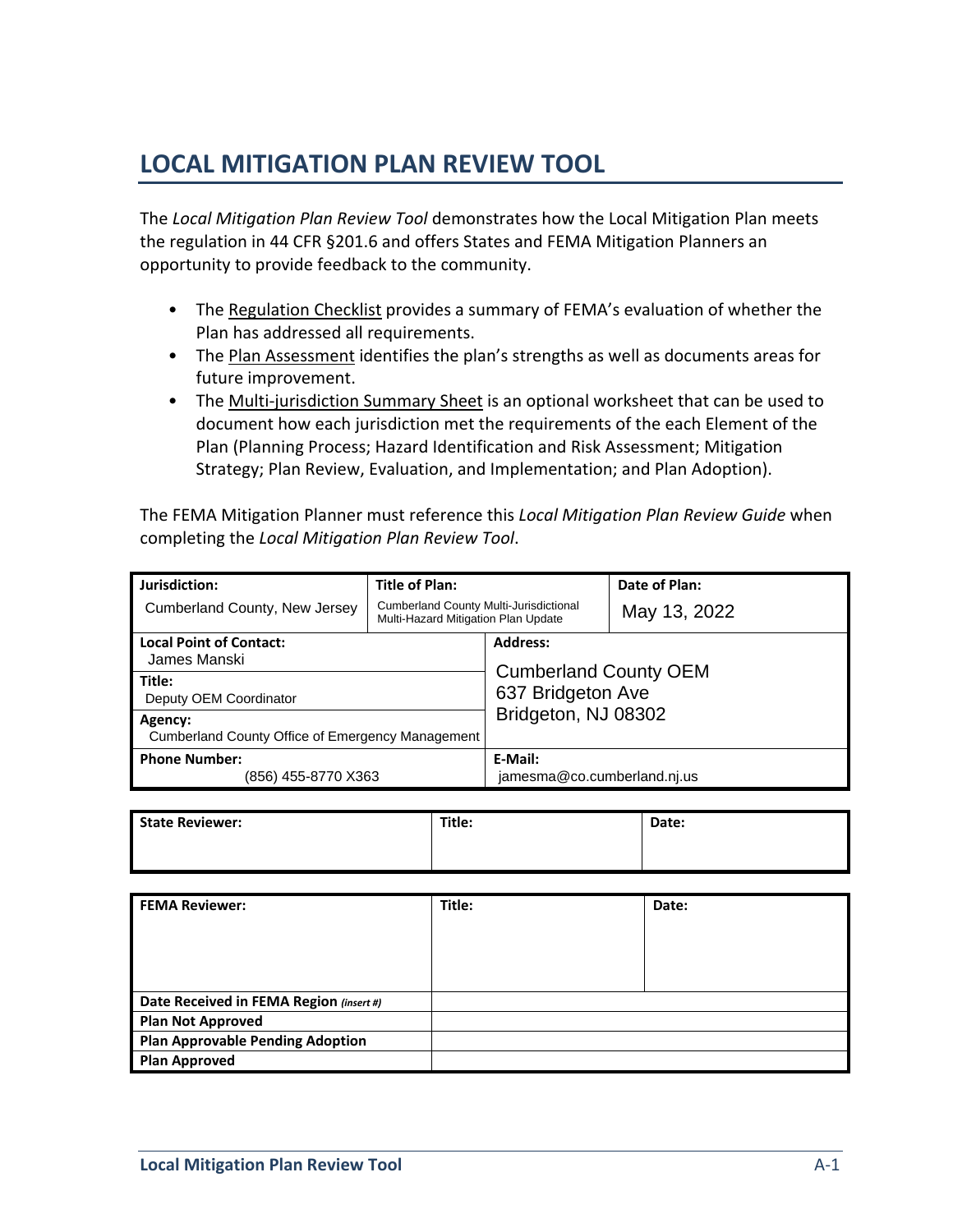## **SECTION 1: REGULATION CHECKLIST**

**INSTRUCTIONS:** The Regulation Checklist must be completed by FEMA. The purpose of the Checklist is to identify the location of relevant or applicable content in the Plan by Element/sub‐element and to determine if each requirement has been 'Met' or 'Not Met.' The 'Required Revisions' summary at the bottom of each Element must be completed by FEMA to provide a clear explanation of the revisions that are required for plan approval. Required revisions must be explained for each plan sub-element that is 'Not Met.' Subelements should be referenced in each summary by using the appropriate numbers (A1, B3, etc.), where applicable. Requirements for each Element and sub‐element are described in detail in this *Plan Review Guide* in Section 4, Regulation Checklist.

| <b>1. REGULATION CHECKLIST</b><br>Regulation (44 CFR 201.6 Local Mitigation Plans)                                                                                                                                                                                                                              | <b>Location in Plan</b><br>(section and/or                            | Met | <b>Not</b><br><b>Met</b> |
|-----------------------------------------------------------------------------------------------------------------------------------------------------------------------------------------------------------------------------------------------------------------------------------------------------------------|-----------------------------------------------------------------------|-----|--------------------------|
| <b>ELEMENT A. PLANNING PROCESS</b>                                                                                                                                                                                                                                                                              | page number)                                                          |     |                          |
| A1. Does the Plan document the planning process, including how it<br>was prepared and who was involved in the process for each<br>jurisdiction? (Requirement §201.6(c)(1))                                                                                                                                      | See attached listing on<br>the following page for<br>A-1 through A-6. |     |                          |
| A2. Does the Plan document an opportunity for neighboring<br>communities, local and regional agencies involved in hazard<br>mitigation activities, agencies that have the authority to regulate<br>development as well as other interests to be involved in the planning<br>process? (Requirement §201.6(b)(2)) |                                                                       |     |                          |
| A3. Does the Plan document how the public was involved in the<br>planning process during the drafting stage? (Requirement<br>\$201.6(b)(1)]                                                                                                                                                                     |                                                                       |     |                          |
| A4. Does the Plan describe the review and incorporation of existing<br>plans, studies, reports, and technical information? (Requirement<br>\$201.6(b)(3))                                                                                                                                                       |                                                                       |     |                          |
| A5. Is there discussion of how the community(ies) will continue public<br>participation in the plan maintenance process? (Requirement<br>\$201.6(c)(4)(iii))                                                                                                                                                    |                                                                       |     |                          |
| A6. Is there a description of the method and schedule for keeping the<br>plan current (monitoring, evaluating and updating the mitigation plan<br>within a 5-year cycle)? (Requirement $\S201.6(c)(4)(i)$ )                                                                                                     |                                                                       |     |                          |
| <b>ELEMENT A: REQUIRED REVISIONS</b>                                                                                                                                                                                                                                                                            |                                                                       |     |                          |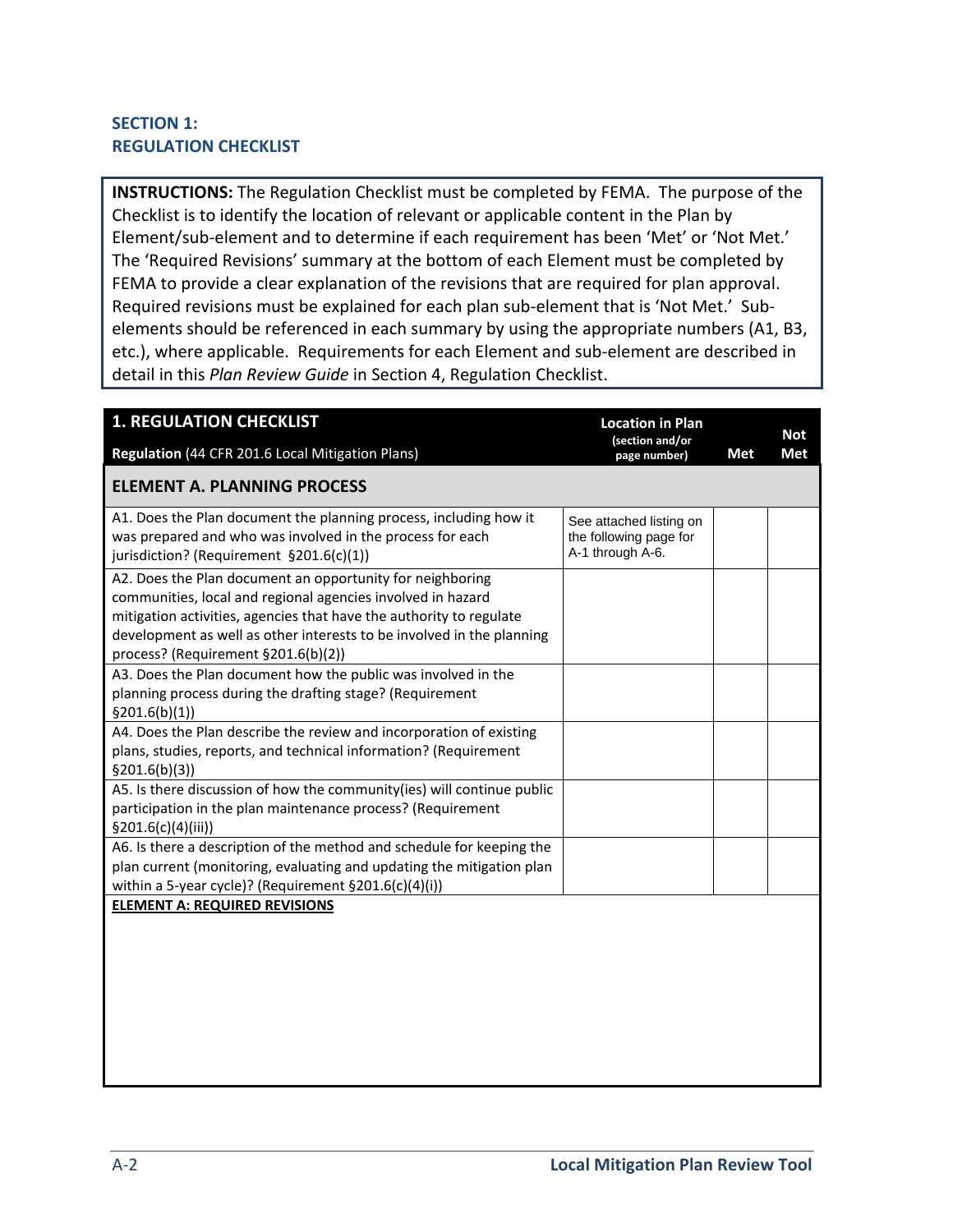| <b>Element</b>                                                                                                                                                                                             | <b>Location in the Plan</b>                                                                           |  |  |  |  |
|------------------------------------------------------------------------------------------------------------------------------------------------------------------------------------------------------------|-------------------------------------------------------------------------------------------------------|--|--|--|--|
| A1. Does the Plan document the planning process,<br>including how it was prepared and who was involved                                                                                                     | Base Plan: Sections 2.1 and 2.2, pages BP.2-1 through<br>BP.2-7                                       |  |  |  |  |
| in the process for each jurisdiction? (Requirement<br>\$201.6(c)(1)]                                                                                                                                       | County and Municipal Appendices: Part 2.1 including<br>Table 1                                        |  |  |  |  |
| A2. Does the Plan document an opportunity for<br>neighboring communities, local and regional agencies<br>involved in hazard mitigation activities, agencies that                                           | Base Plan: Section 2.3, page BP.2-8<br>County and Municipal Appendices: Part 2.2 including<br>Table 2 |  |  |  |  |
| have the authority to regulate development as well as<br>other interests to be involved in the planning process?<br>(Requirement §201.6(b)(2))                                                             |                                                                                                       |  |  |  |  |
| A3. Does the Plan document how the public was                                                                                                                                                              | Base Plan: Section 2.3, page BP.2-8                                                                   |  |  |  |  |
| involved in the planning process during the drafting<br>stage? (Requirement §201.6(b)(1))                                                                                                                  | County and Municipal Appendices: Part 2.2 including<br>Table 2                                        |  |  |  |  |
| A4. Does the Plan describe the review and                                                                                                                                                                  | Base Plan: Section 2.4, page BP.2-9                                                                   |  |  |  |  |
| incorporation of existing plans, studies, reports, and<br>technical information? (Requirement §201.6(b)(3))                                                                                                | County and Municipal Appendices: Part 4.6.3                                                           |  |  |  |  |
| A5. Is there discussion of how the community(ies) will<br>continue public participation in the plan maintenance<br>process? (Requirement §201.6(c)(4)(iii))                                                | Base Plan: Section 4.4, pages BP.4-14 to BP.4-15                                                      |  |  |  |  |
| A6. Is there a description of the method and schedule<br>for keeping the plan current (monitoring, evaluating<br>and updating the mitigation plan within a 5-year<br>cycle)? (Requirement §201.6(c)(4)(i)) | Base Plan: Section 4.4, pages BP.4-11 through BP.4-15                                                 |  |  |  |  |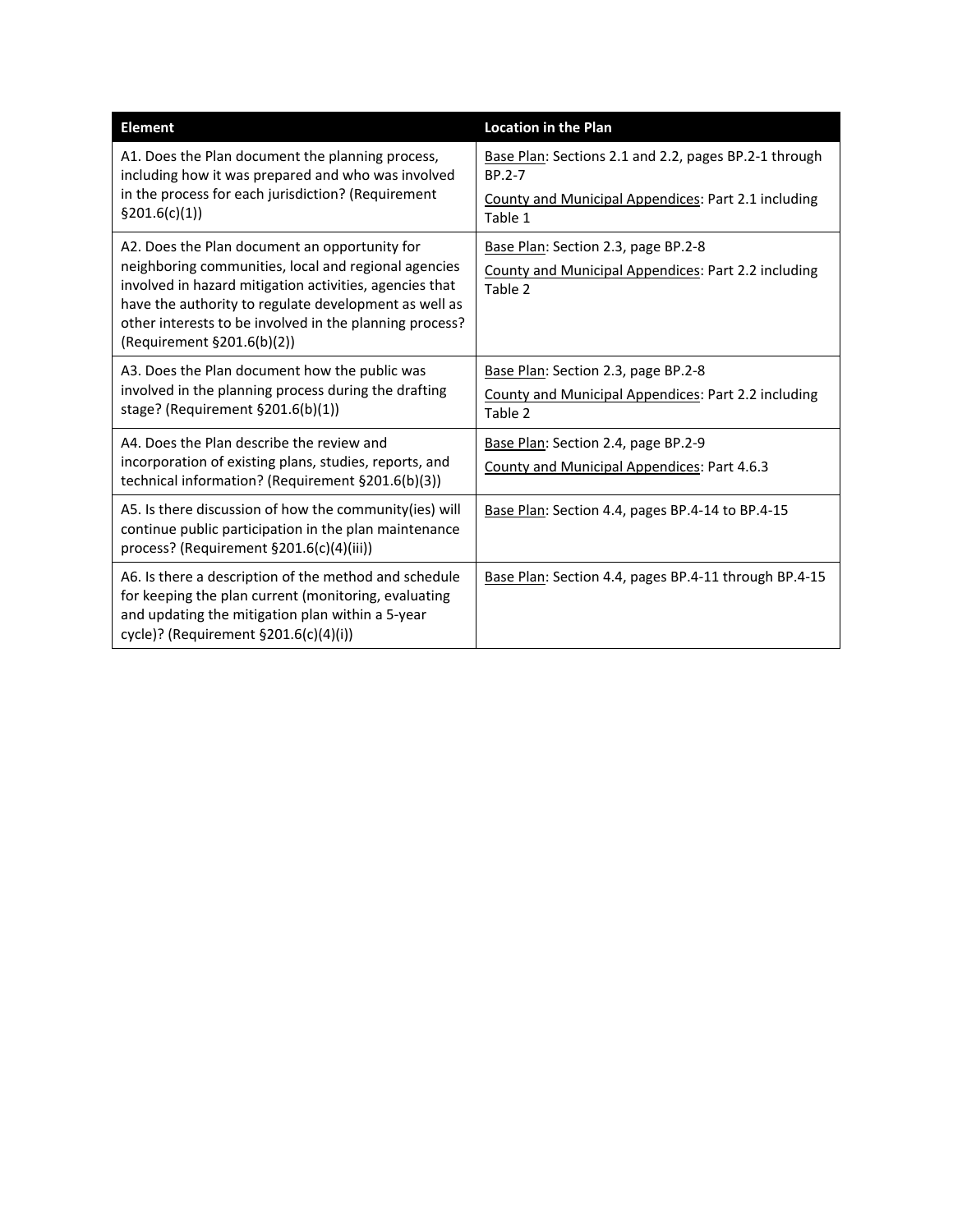| <b>1. REGULATION CHECKLIST</b><br>Regulation (44 CFR 201.6 Local Mitigation Plans)                                                                                                                                                                                                            | <b>Location in Plan</b><br>(section and/or<br>page number)            | Met | Not<br><b>Met</b> |
|-----------------------------------------------------------------------------------------------------------------------------------------------------------------------------------------------------------------------------------------------------------------------------------------------|-----------------------------------------------------------------------|-----|-------------------|
| ELEMENT B. HAZARD IDENTIFICATION AND RISK ASSESSMENT                                                                                                                                                                                                                                          |                                                                       |     |                   |
| B1. Does the Plan include a description of the type, location, and<br>extent of all natural hazards that can affect each jurisdiction(s)?<br>(Requirement §201.6(c)(2)(i))                                                                                                                    | See attached listing on<br>the following page for B-1<br>through B-4. |     |                   |
| B2. Does the Plan include information on previous occurrences of<br>hazard events and on the probability of future hazard events for each<br>jurisdiction? (Requirement §201.6(c)(2)(i))                                                                                                      |                                                                       |     |                   |
| B3. Is there a description of each identified hazard's impact on the<br>community as well as an overall summary of the community's<br>vulnerability for each jurisdiction? (Requirement §201.6(c)(2)(ii))                                                                                     |                                                                       |     |                   |
| B4. Does the Plan address NFIP insured structures within the<br>jurisdiction that have been repetitively damaged by floods?<br>(Requirement §201.6(c)(2)(ii))                                                                                                                                 |                                                                       |     |                   |
| <b>ELEMENT B: REQUIRED REVISIONS</b>                                                                                                                                                                                                                                                          |                                                                       |     |                   |
| <b>ELEMENT C. MITIGATION STRATEGY</b>                                                                                                                                                                                                                                                         |                                                                       |     |                   |
| C1. Does the plan document each jurisdiction's existing authorities,<br>policies, programs and resources and its ability to expand on and<br>improve these existing policies and programs? (Requirement<br>\$201.6(c)(3))                                                                     | See attached listing<br>on the following page<br>for C-1 through C-6. |     |                   |
| C2. Does the Plan address each jurisdiction's participation in the NFIP<br>and continued compliance with NFIP requirements, as appropriate?<br>(Requirement §201.6(c)(3)(ii))                                                                                                                 |                                                                       |     |                   |
| C3. Does the Plan include goals to reduce/avoid long-term<br>vulnerabilities to the identified hazards? (Requirement<br>\$201.6(c)(3)(i))                                                                                                                                                     |                                                                       |     |                   |
| C4. Does the Plan identify and analyze a comprehensive range of<br>specific mitigation actions and projects for each jurisdiction being<br>considered to reduce the effects of hazards, with emphasis on new<br>and existing buildings and infrastructure? (Requirement<br>\$201.6(c)(3)(ii)) |                                                                       |     |                   |
| C5. Does the Plan contain an action plan that describes how the<br>actions identified will be prioritized (including cost benefit review),<br>implemented, and administered by each jurisdiction? (Requirement<br>§201.6(c)(3)(iv)); (Requirement §201.6(c)(3)(iii))                          |                                                                       |     |                   |
| C6. Does the Plan describe a process by which local governments will<br>integrate the requirements of the mitigation plan into other planning<br>mechanisms, such as comprehensive or capital improvement plans,<br>when appropriate? (Requirement §201.6(c)(4)(ii))                          |                                                                       |     |                   |
| <b>ELEMENT C: REQUIRED REVISIONS</b>                                                                                                                                                                                                                                                          |                                                                       |     |                   |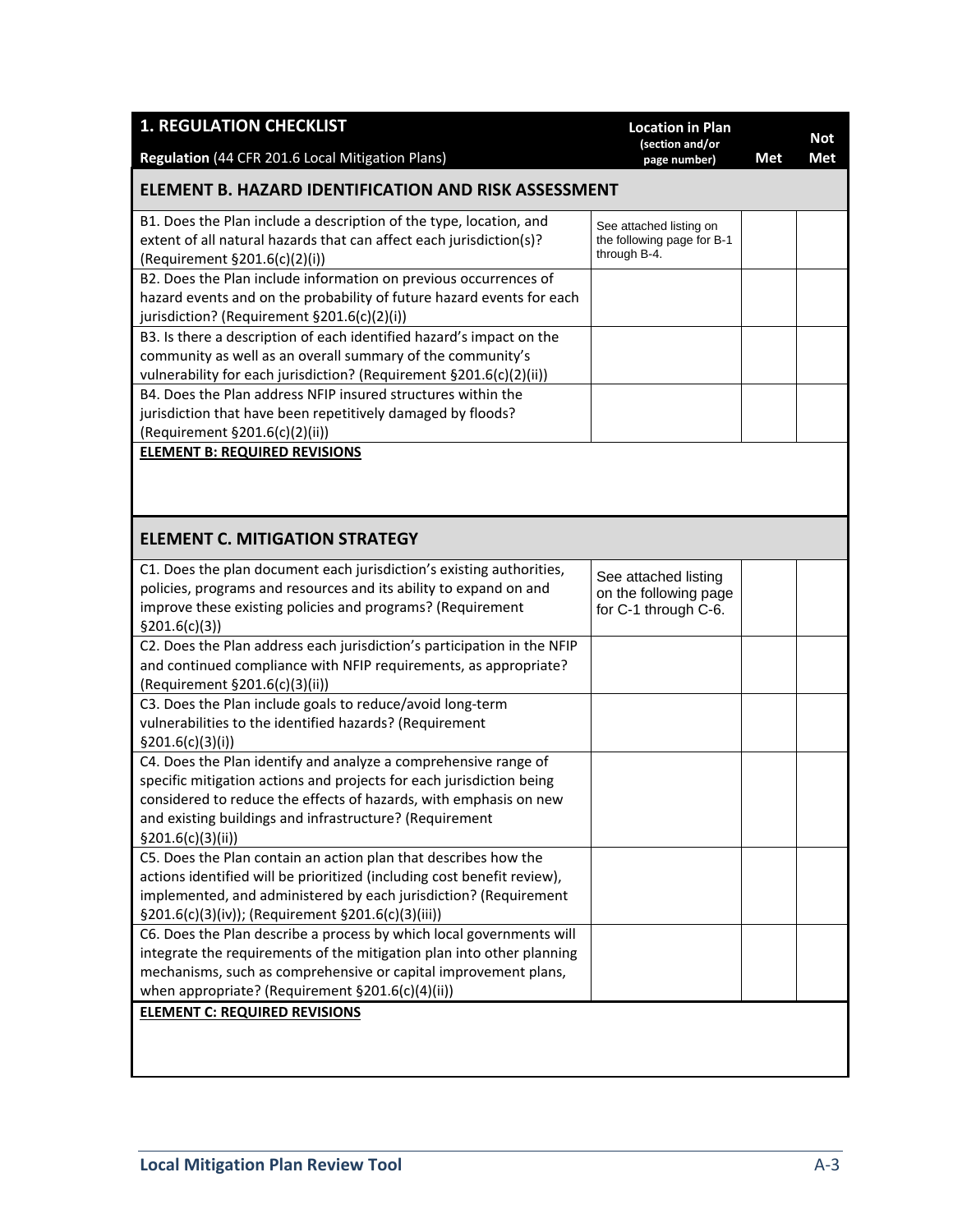| <b>Element</b>                                                                                                                                                                                                   | <b>Location in the Plan</b>                                                                                                   |
|------------------------------------------------------------------------------------------------------------------------------------------------------------------------------------------------------------------|-------------------------------------------------------------------------------------------------------------------------------|
| B1. Does the Plan include a description of the type,<br>location, and extent of all natural hazards that can<br>affect each jurisdiction(s)? (Requirement<br>§201.6(c)(2)(i))                                    | Base Plan: Sections 3.1 and 3.2, pages BP.3-3 through<br>BP.3-34                                                              |
| B2. Does the Plan include information on previous<br>occurrences of hazard events and on the probability of<br>future hazard events for each jurisdiction?<br>(Required)(2)(i)                                   | Base Plan: Sections 3.1 and 3.2, pages BP.3-3 through<br>BP.3-34<br><b>County and Municipal Appendices: Part 3</b>            |
| B3. Is there a description of each identified hazard's<br>impact on the community as well as an overall<br>summary of the community's vulnerability for each<br>jurisdiction? (Requirement $\S201.6(c)(2)(ii)$ ) | Base Plan: Section 3.2, pages BP.3-10 through BP.3-36<br>County and Municipal Appendices: Part 3                              |
| B4. Does the Plan address NFIP insured structures<br>within the jurisdiction that have been repetitively<br>damaged by floods? (Requirement §201.6(c)(2)(ii))                                                    | Base Plan: Section 3.2.6, pages BP.3-21 and BP.3-22,<br>including Table BP.3-22.<br>County and Municipal Appendices: Part 3.4 |

| <b>Element</b>                                                                                                                                                                                                                                                                                  | <b>Location in the Plan</b>                                                                                                                                       |
|-------------------------------------------------------------------------------------------------------------------------------------------------------------------------------------------------------------------------------------------------------------------------------------------------|-------------------------------------------------------------------------------------------------------------------------------------------------------------------|
| C1. Does the plan document each jurisdiction's<br>existing authorities, policies, programs and resources<br>and its ability to expand on and improve these existing<br>policies and programs? (Requirement §201.6(c)(3))                                                                        | Base Plan: Section 4.6, pages BP.4-18 through BP.4-23<br>County and Municipal Appendices: Part 4.6.2 including<br>Table 13                                        |
| C2. Does the Plan address each jurisdiction's<br>participation in the NFIP and continued compliance<br>with NFIP requirements, as appropriate?<br>(Requirement §201.6(c)(3)(ii))                                                                                                                | Base Plan: Section 3.2.6, pages BP.3-21 and BP.3-22<br>County and Municipal Appendices: Part 4.6.3                                                                |
| C3. Does the Plan include goals to reduce/avoid long-<br>term vulnerabilities to the identified hazards?<br>(Requirement §201.6(c)(3)(i))                                                                                                                                                       | Base Plan: Section 4.1, page BP.4.2<br>County and Municipal Appendices: Part 4.1                                                                                  |
| C4. Does the Plan identify and analyze a<br>comprehensive range of specific mitigation actions<br>and projects for each jurisdiction being considered to<br>reduce the effects of hazards, with emphasis on new<br>and existing buildings and infrastructure?<br>(Requirement §201.6(c)(3)(ii)) | Base Plan: Sections 4.3 through 4.5, pages BP.4.4<br>through BP.4-18<br>County and Municipal Appendices: Parts 4.3 through<br>4.5 including Tables 10, 11, and 12 |
| C5. Does the Plan contain an action plan that<br>describes how the actions identified will be prioritized<br>(including cost benefit review), implemented, and<br>administered by each jurisdiction? (Requirement<br>§201.6(c)(3)(iv)); (Requirement §201.6(c)(3)(iii))                         | Base Plan: Section 4.4, pages BP.4-8 through BP.4-17<br>County and Municipal Appendices: Part 4.4 including<br>Table 11                                           |
| C6. Does the Plan describe a process by which local<br>governments will integrate the requirements of the<br>mitigation plan into other planning mechanisms, such<br>as comprehensive or capital improvement plans, when<br>appropriate? (Requirement §201.6(c)(4)(ii))                         | Base Plan: Section 4.6, pages BP.4-19 through BP.4-23<br>County and Municipal Appendices: Part 4.6.3                                                              |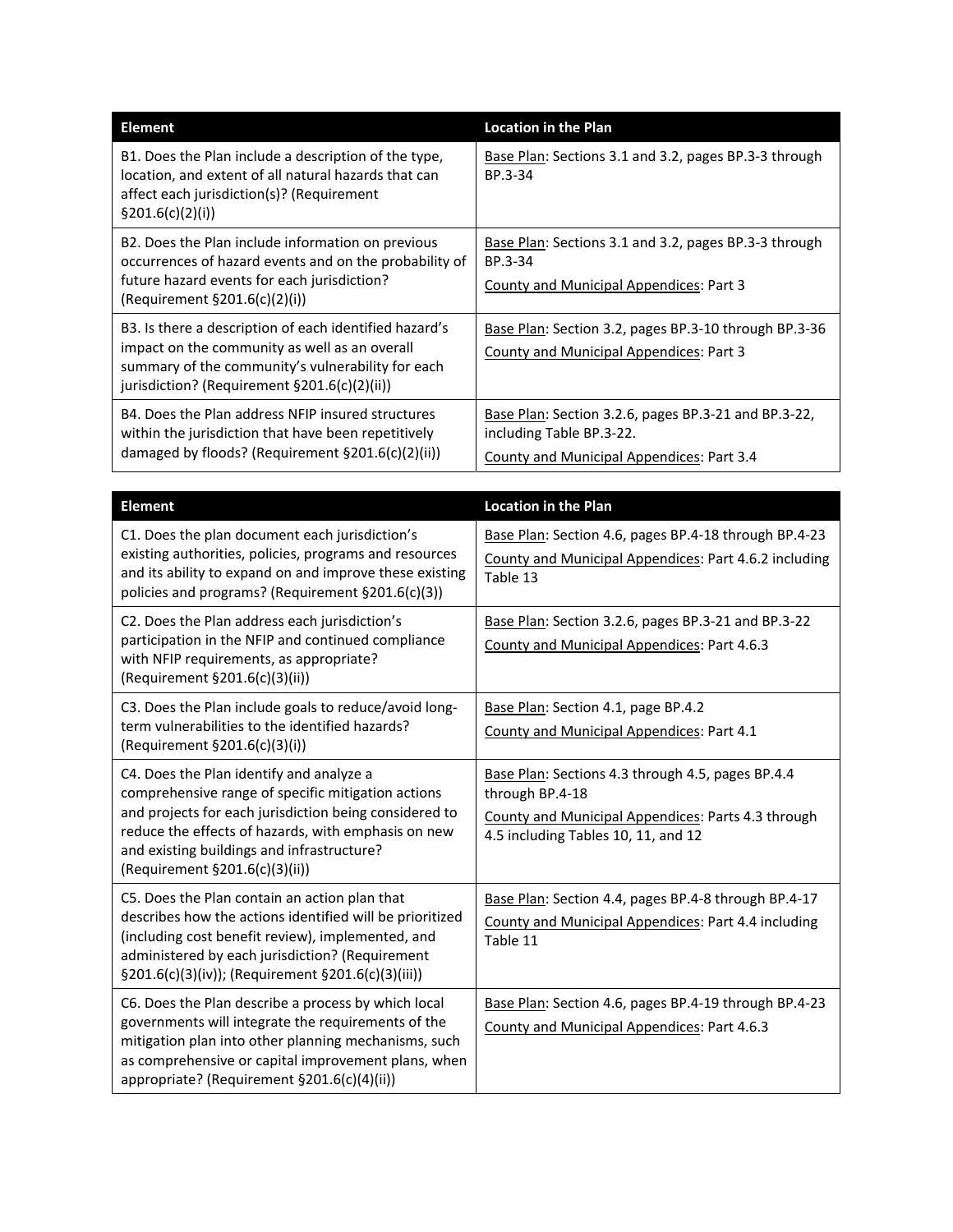| <b>1. REGULATION CHECKLIST</b>                                                     | <b>Location in Plan</b><br>(section and/or |     | <b>Not</b> |
|------------------------------------------------------------------------------------|--------------------------------------------|-----|------------|
| Regulation (44 CFR 201.6 Local Mitigation Plans)                                   | page number)                               | Met | Met        |
| ELEMENT D. PLAN REVIEW, EVALUATION, AND IMPLEMENTATION (applicable to plan updates |                                            |     |            |
| only)                                                                              |                                            |     |            |
| D1. Was the plan revised to reflect changes in development?                        | See attached listing.                      |     |            |
| (Requirement §201.6(d)(3))                                                         |                                            |     |            |
| D2. Was the plan revised to reflect progress in local mitigation                   |                                            |     |            |
| efforts? (Requirement §201.6(d)(3))                                                |                                            |     |            |
| D3. Was the plan revised to reflect changes in priorities?                         |                                            |     |            |
| (Requirement §201.6(d)(3))                                                         |                                            |     |            |
| <b>ELEMENT D: REQUIRED REVISIONS</b>                                               |                                            |     |            |
|                                                                                    |                                            |     |            |
|                                                                                    |                                            |     |            |
|                                                                                    |                                            |     |            |
| <b>ELEMENT E. PLAN ADOPTION</b>                                                    |                                            |     |            |
| E1. Does the Plan include documentation that the plan has been                     | See attached                               |     |            |
| formally adopted by the governing body of the jurisdiction requesting              | listing.                                   |     |            |
| approval? (Requirement §201.6(c)(5))                                               |                                            |     |            |
| E2. For multi-jurisdictional plans, has each jurisdiction requesting               |                                            |     |            |
| approval of the plan documented formal plan adoption?                              |                                            |     |            |
| (Requirement §201.6(c)(5))                                                         |                                            |     |            |
| <b>ELEMENT E: REQUIRED REVISIONS</b>                                               |                                            |     |            |
|                                                                                    |                                            |     |            |
|                                                                                    |                                            |     |            |
|                                                                                    |                                            |     |            |
| ELEMENT F. ADDITIONAL STATE REQUIREMENTS (OPTIONAL FOR STATE REVIEWERS ONLY;       |                                            |     |            |
| <b>NOT TO BE COMPLETED BY FEMA)</b>                                                |                                            |     |            |
| F1.                                                                                |                                            |     |            |
| F2.                                                                                |                                            |     |            |
|                                                                                    |                                            |     |            |
| <b>ELEMENT F: REQUIRED REVISIONS</b>                                               |                                            |     |            |
|                                                                                    |                                            |     |            |
|                                                                                    |                                            |     |            |
|                                                                                    |                                            |     |            |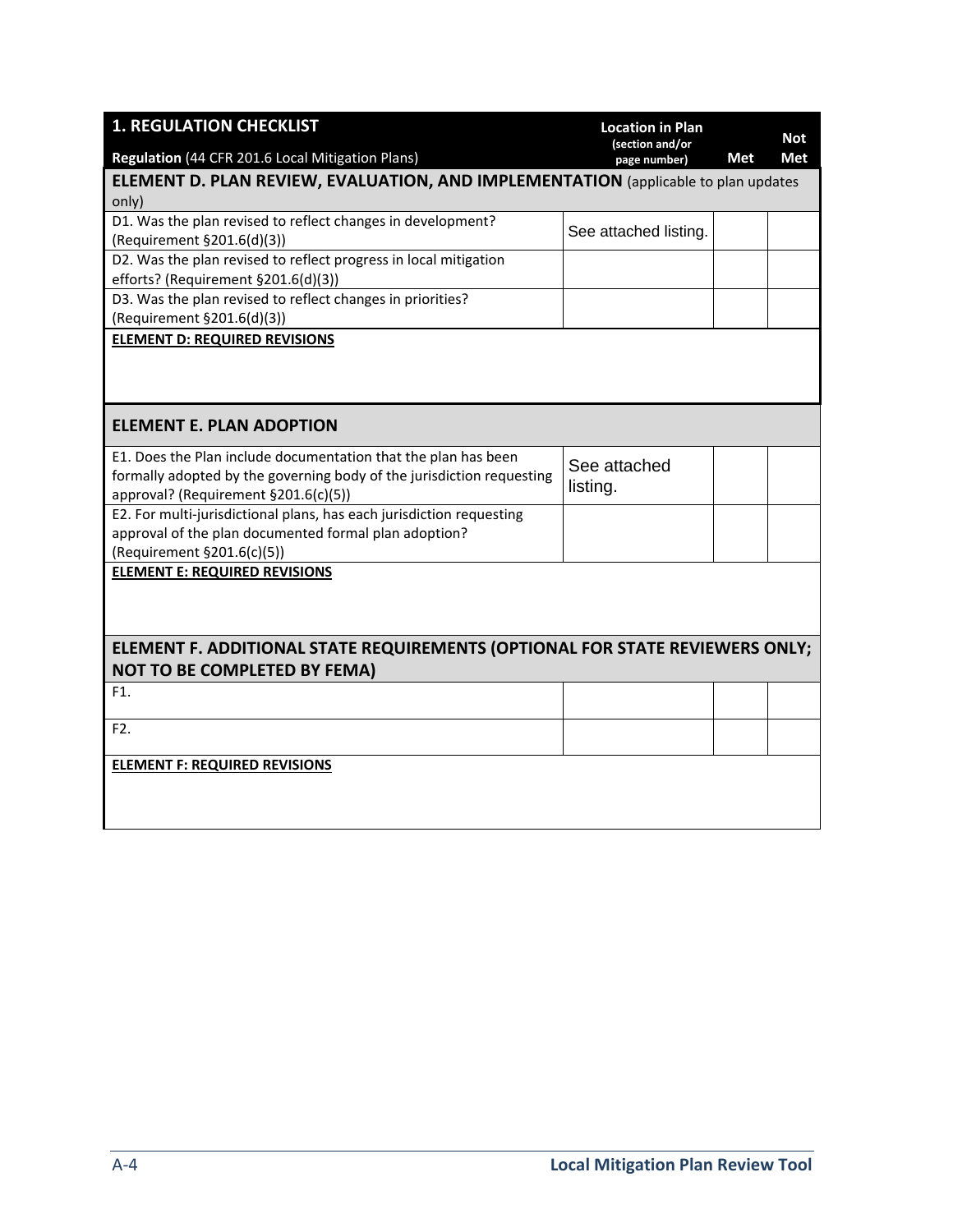| <b>Element</b>                                                                                          | <b>Location in the Plan</b>                                                                                                                                                                                                                                                                                                                                         |  |  |
|---------------------------------------------------------------------------------------------------------|---------------------------------------------------------------------------------------------------------------------------------------------------------------------------------------------------------------------------------------------------------------------------------------------------------------------------------------------------------------------|--|--|
| D1. Was the plan revised to reflect changes in<br>development? (Requirement §201.6(d)(3))               | Base Plan: Section 3.5, pages BP.3-38 and BP.3-39<br>County and Municipal Appendices: Part 3 results<br>reflect updated Census, critical facility lists, and<br>general building stock locations.<br>Base Plan: Section 4.2, pages BP.4-3 and BP.4-4<br>County and Municipal Appendices: Part 4.2 including<br>Table 9<br>County and Municipal Appendices: Part 3.7 |  |  |
| D2. Was the plan revised to reflect progress in local<br>mitigation efforts? (Requirement §201.6(d)(3)) |                                                                                                                                                                                                                                                                                                                                                                     |  |  |
| D3. Was the plan revised to reflect changes in<br>priorities? (Requirement §201.6(d)(3))                |                                                                                                                                                                                                                                                                                                                                                                     |  |  |

| Element                                                                                                                                                                             | <b>Location in the Plan</b>                                                                      |
|-------------------------------------------------------------------------------------------------------------------------------------------------------------------------------------|--------------------------------------------------------------------------------------------------|
| E1. Does the Plan include documentation that the plan<br>has been formally adopted by the governing body of<br>the jurisdiction requesting approval? (Requirement<br>\$201.6(c)(5)) | Not applicable.                                                                                  |
| E2. For multi-jurisdictional plans, has each jurisdiction<br>requesting approval of the plan documented formal<br>plan adoption? (Requirement §201.6(c)(5))                         | Adoption resolutions will be included in Attachment B<br>to the County and Municipal Appendices. |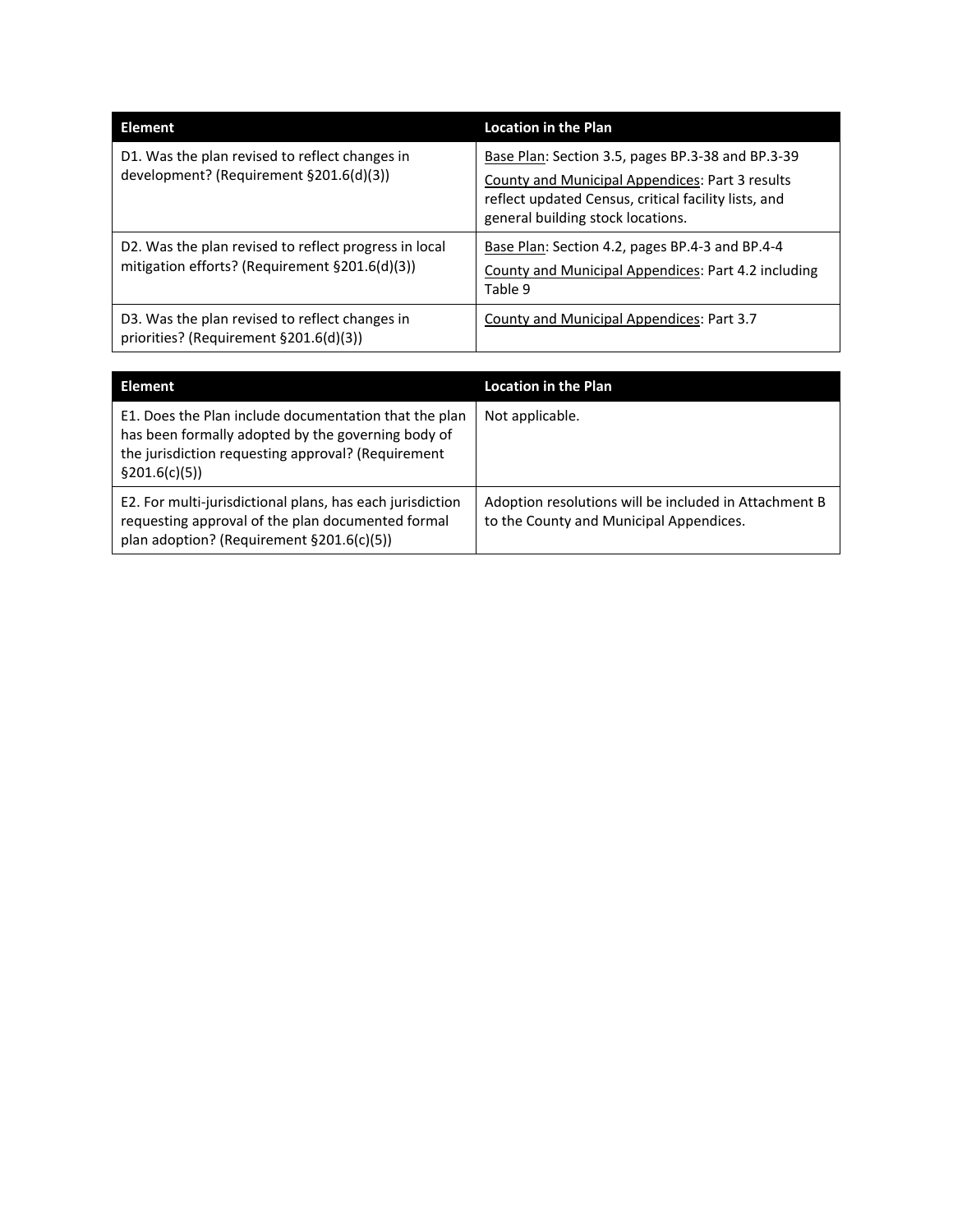## **SECTION 3: MULTI‐JURISDICTION SUMMARY SHEET (OPTIONAL)**

**INSTRUCTIONS**: For multi‐jurisdictional plans, <sup>a</sup> Multi‐jurisdiction Summary Spreadsheet may be completed by listing each participating jurisdiction, which required Elements for each jurisdiction were 'Met' or 'Not Met,' and when the adoption resolutions were received. This Summary Sheet does not imply that <sup>a</sup> mini‐plan be developed for each jurisdiction; it should be used as an optional worksheet to ensure that each jurisdiction participating in the Plan has been documented and has met the requirements for those Elements (A through E).

|                | MULTI-JURISDICTION SUMMARY SHEET   |                                                              |                    |                                  |              |       |                                  |                                                               |                                            |                                                                 |                               |                                         |
|----------------|------------------------------------|--------------------------------------------------------------|--------------------|----------------------------------|--------------|-------|----------------------------------|---------------------------------------------------------------|--------------------------------------------|-----------------------------------------------------------------|-------------------------------|-----------------------------------------|
|                |                                    | <b>Jurisdiction</b>                                          |                    |                                  |              |       |                                  |                                                               |                                            | <b>Requirements Met (Y/N)</b>                                   |                               |                                         |
| #              | <b>Jurisdiction</b><br><b>Name</b> | <b>Type</b><br>(city/borough/<br>township/<br>village, etc.) | Plan<br><b>POC</b> | <b>Mailing</b><br><b>Address</b> | <b>Email</b> | Phone | А.<br>Planning<br><b>Process</b> | В.<br>Hazard<br>Identification<br>& Risk<br><b>Assessment</b> | C.<br><b>Mitigation</b><br><b>Strategy</b> | D.<br>Plan Review,<br><b>Evaluation &amp;</b><br>Implementation | E.<br>Plan<br><b>Adoption</b> | F.<br><b>State</b><br>Require-<br>ments |
| 1              | <b>Cumberland County</b>           | See Attached Listing                                         |                    |                                  |              |       |                                  |                                                               |                                            |                                                                 |                               |                                         |
| $\overline{2}$ |                                    | Bridgeton City   See Attached Listing                        |                    |                                  |              |       |                                  |                                                               |                                            |                                                                 |                               |                                         |
| 3              | Commercial Township                | See Attached Listing                                         |                    |                                  |              |       |                                  |                                                               |                                            |                                                                 |                               |                                         |
| 4              |                                    | Deerfield Township   See Attached Listing                    |                    |                                  |              |       |                                  |                                                               |                                            |                                                                 |                               |                                         |
| 5              |                                    | Downe Township   See Attached Listing                        |                    |                                  |              |       |                                  |                                                               |                                            |                                                                 |                               |                                         |
| 6              |                                    | Fairfield Township   See Attached Listing                    |                    |                                  |              |       |                                  |                                                               |                                            |                                                                 |                               |                                         |
| 7              |                                    | Greenwich Township   See Attached Listing                    |                    |                                  |              |       |                                  |                                                               |                                            |                                                                 |                               |                                         |
| 8              |                                    | Hopewell Township   See Attached Listing                     |                    |                                  |              |       |                                  |                                                               |                                            |                                                                 |                               |                                         |
| 9              | Lawrence Township                  | See Attached Listing                                         |                    |                                  |              |       |                                  |                                                               |                                            |                                                                 |                               |                                         |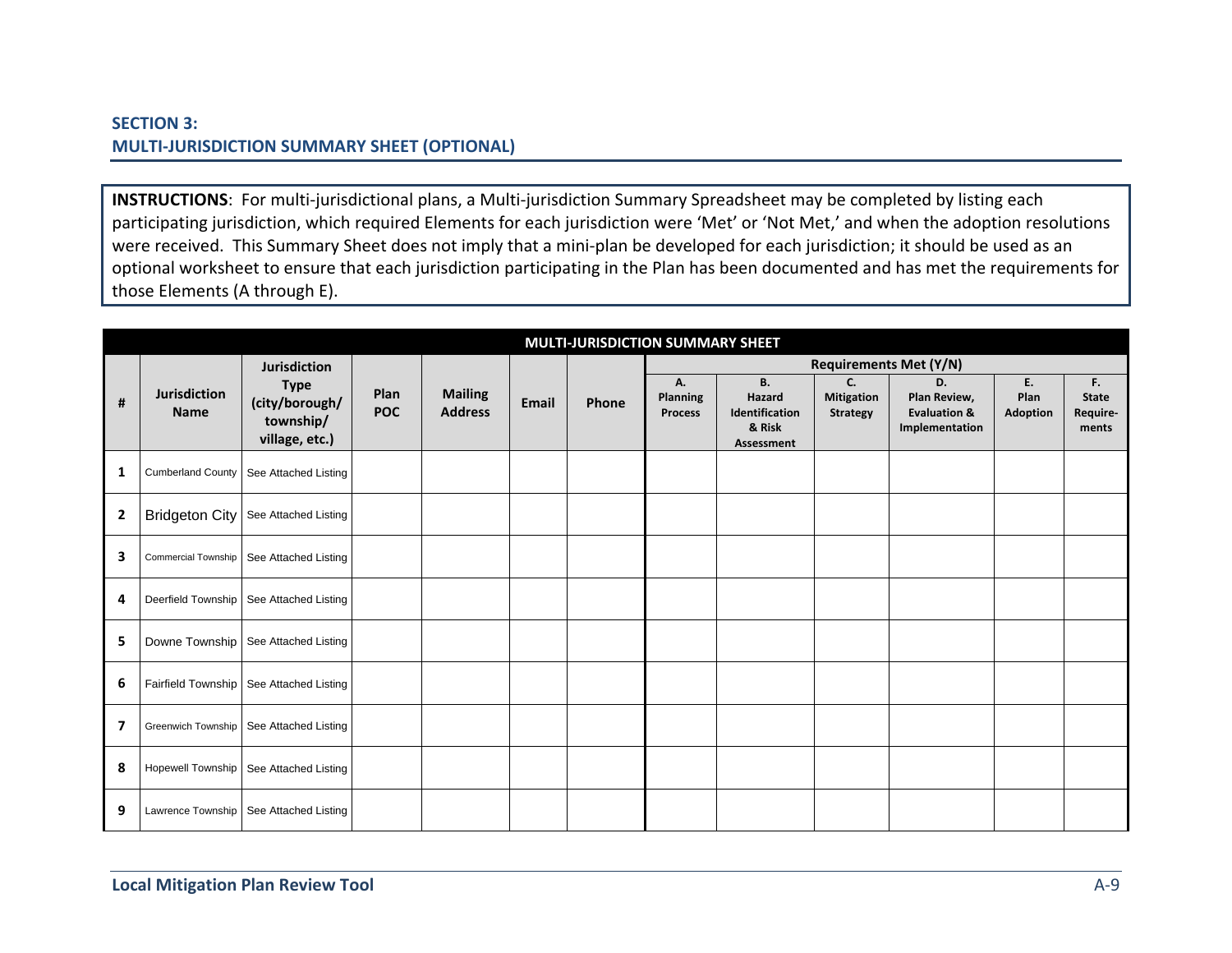| MULTI-JURISDICTION SUMMARY SHEET |                             |                                                                                     |                    |                                  |              |       |                                         |                                                               |                                            |                                                                 |                               |                                         |
|----------------------------------|-----------------------------|-------------------------------------------------------------------------------------|--------------------|----------------------------------|--------------|-------|-----------------------------------------|---------------------------------------------------------------|--------------------------------------------|-----------------------------------------------------------------|-------------------------------|-----------------------------------------|
|                                  | Jurisdiction<br><b>Name</b> | <b>Jurisdiction</b><br><b>Type</b><br>(city/borough/<br>township/<br>village, etc.) | Plan<br><b>POC</b> | <b>Mailing</b><br><b>Address</b> | <b>Email</b> | Phone | <b>Requirements Met (Y/N)</b>           |                                                               |                                            |                                                                 |                               |                                         |
| #                                |                             |                                                                                     |                    |                                  |              |       | А.<br><b>Planning</b><br><b>Process</b> | <b>B.</b><br>Hazard<br>Identification<br>& Risk<br>Assessment | C.<br><b>Mitigation</b><br><b>Strategy</b> | D.<br>Plan Review,<br><b>Evaluation &amp;</b><br>Implementation | E.<br>Plan<br><b>Adoption</b> | F.<br><b>State</b><br>Require-<br>ments |
| 10                               | Maurice River Township      | See Attached Listing                                                                |                    |                                  |              |       |                                         |                                                               |                                            |                                                                 |                               |                                         |
| 11                               | Millville City              | See Attached Listing                                                                |                    |                                  |              |       |                                         |                                                               |                                            |                                                                 |                               |                                         |
| 12                               |                             | Shiloh Borough   See Attached Listing                                               |                    |                                  |              |       |                                         |                                                               |                                            |                                                                 |                               |                                         |
| 13                               | Stow Creek Township         | See Attached Listing                                                                |                    |                                  |              |       |                                         |                                                               |                                            |                                                                 |                               |                                         |
| 14                               | Upper Deerfield Township    | See Attached Listing                                                                |                    |                                  |              |       |                                         |                                                               |                                            |                                                                 |                               |                                         |
| 15                               | Vineland City               | See Attached Listing                                                                |                    |                                  |              |       |                                         |                                                               |                                            |                                                                 |                               |                                         |
| 16                               |                             |                                                                                     |                    |                                  |              |       |                                         |                                                               |                                            |                                                                 |                               |                                         |
| 17                               |                             |                                                                                     |                    |                                  |              |       |                                         |                                                               |                                            |                                                                 |                               |                                         |
| 18                               |                             |                                                                                     |                    |                                  |              |       |                                         |                                                               |                                            |                                                                 |                               |                                         |
| 19                               |                             |                                                                                     |                    |                                  |              |       |                                         |                                                               |                                            |                                                                 |                               |                                         |
| 20                               |                             |                                                                                     |                    |                                  |              |       |                                         |                                                               |                                            |                                                                 |                               |                                         |